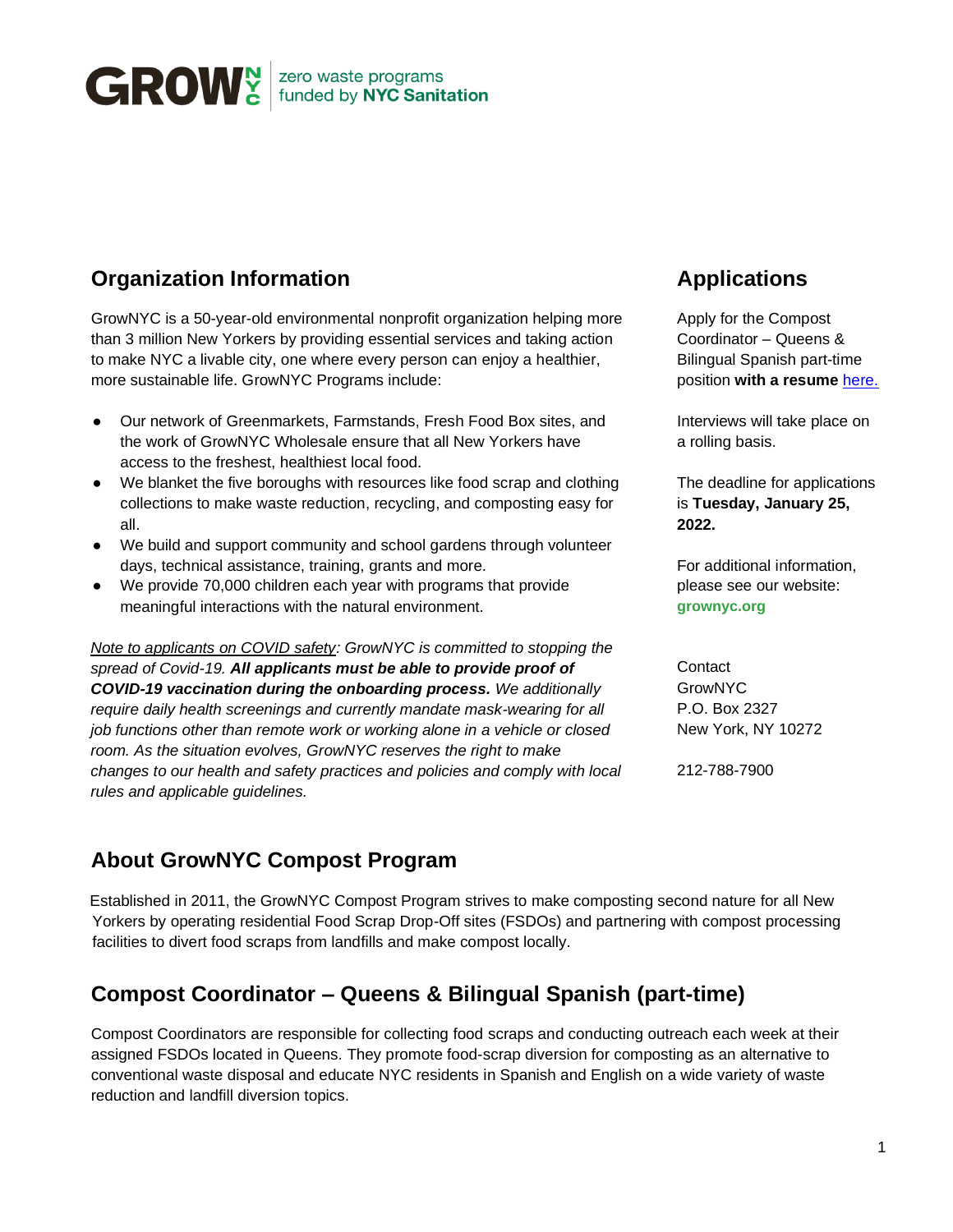

# **Responsibilities (include, but are not limited to)**

- Arrive at food scrap drop-off site 30 minutes before open hours begin to receive supply delivery
- Set up and prepare food scrap collection bins and signage
- Collect food scraps from residents and promote food scrap composting to the general public
- Understand what can and cannot be composted and communicate that knowledge with participants
- Answer a range of questions about waste reduction, composting, recycling, and GrowNYC programs
- Assist with training new Compost Coordinators as needed
- Promote and answer questions regarding DSNY Zero Waste initiatives
- Record number of participants, number of containers filled, and community contacts during collection hours
- Submit recorded data via online forms after shift
- Work with partners, participants, and stakeholders (e.g. Greenmarket staff, DOT staff, NYPD, schools, community gardens, local non-profits, merchants, construction personnel, etc.)
- Attend regular staff meetings (every 2 months)
- Keep up to date with Compost program and GrowNYC-wide communications
- Follow and enforce current City, State, Federal, and GrowNYC-mandated safety measures
- Represent GrowNYC

## **Physical Requirements**

- Work outdoors, year-round, sometimes in extreme temperatures, and in a potentially noisy environment
- Stand for lengthy periods of time (between 4-9 hours/day)
- Ability to lift heavy bins and supplies, up to 50 pounds

# **Qualifications**

- Early-riser who enjoys working outdoors in all weather conditions
- Passionate about composting, recycling, and waste reduction
- Strong communication skills, both written and verbal, in Spanish and English
- Strong familiarity with one or more neighborhoods in Queens
- Strong understanding of the culture, norms, and perspectives of one or more Spanish-speaking communities living in Queens highly desirable
- Experience in community outreach and/or education
- Comfortable communicating and working with people from diverse backgrounds in terms of race, ethnicity, gender, including trans\* and nonbinary, sexual orientation, class, and religion
- Experience interacting with the public and handling opposing viewpoints with a calm demeanor
- Takes initiative and excels at both independent and partnered work
- Creative problem-solver, able to troubleshoot and make quick, often on-the spot decisions
- Familiarity with and dedication to working in diverse NYC neighborhoods
- Interest in food waste and/or related issues food systems, waste reduction, urban planning, pollution, environmental justice, environmental stewardship, gardening, farming, etc.

# **Position Details**